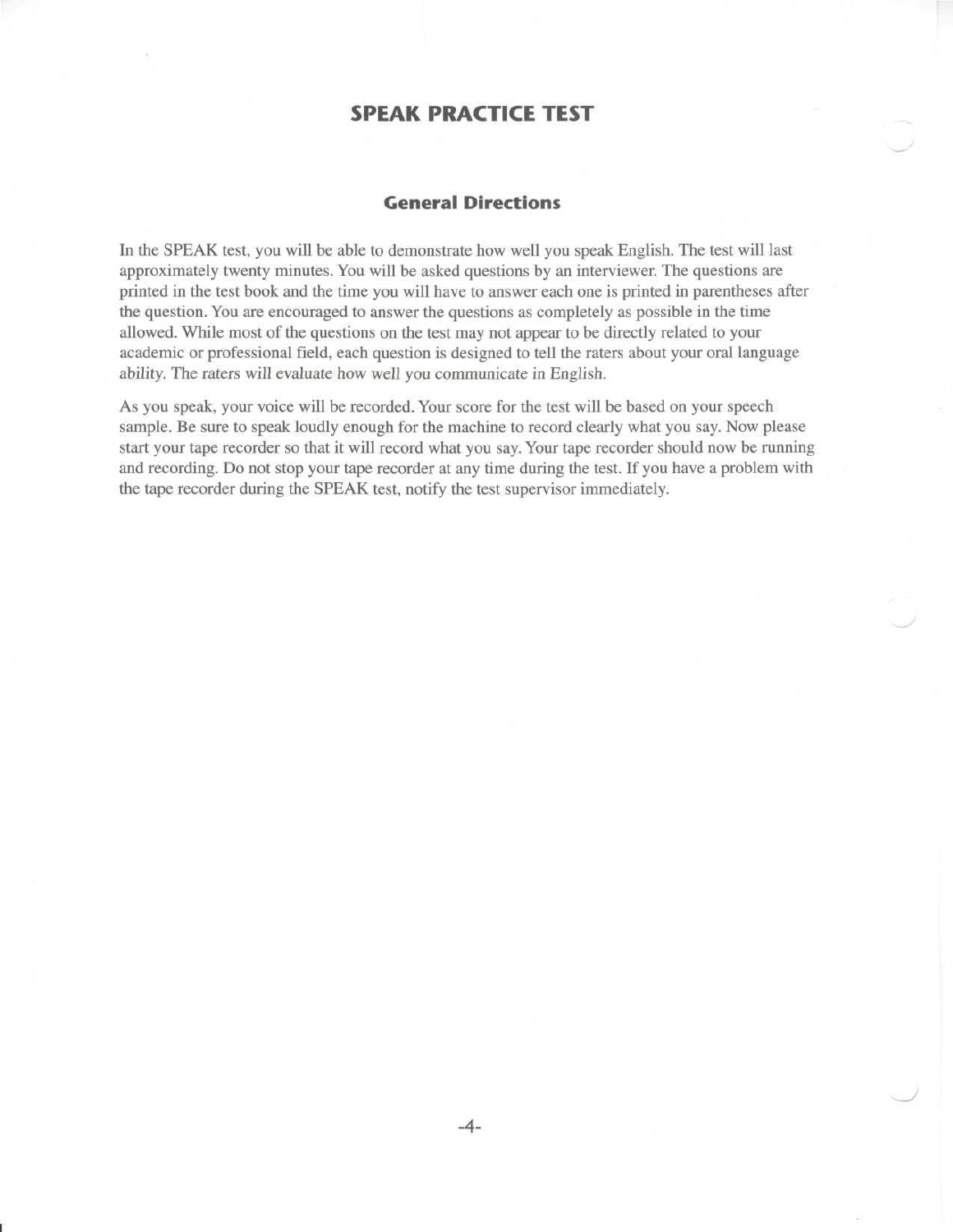Now the interviewer will ask you three questions about yourself. These questions are for practice and will not be scored, but it is important that you answer them. [Note: You will be given an examinee identification number before you take the test.]

What is your examinee identification number? (10 seconds)

What is the weather like today? (10 seconds)

What are your plans for the rest of the day? (10 seconds)

Now the test will begin. Be sure to speak clearly and say as much as you can in responding to each question.

Go on to the next page.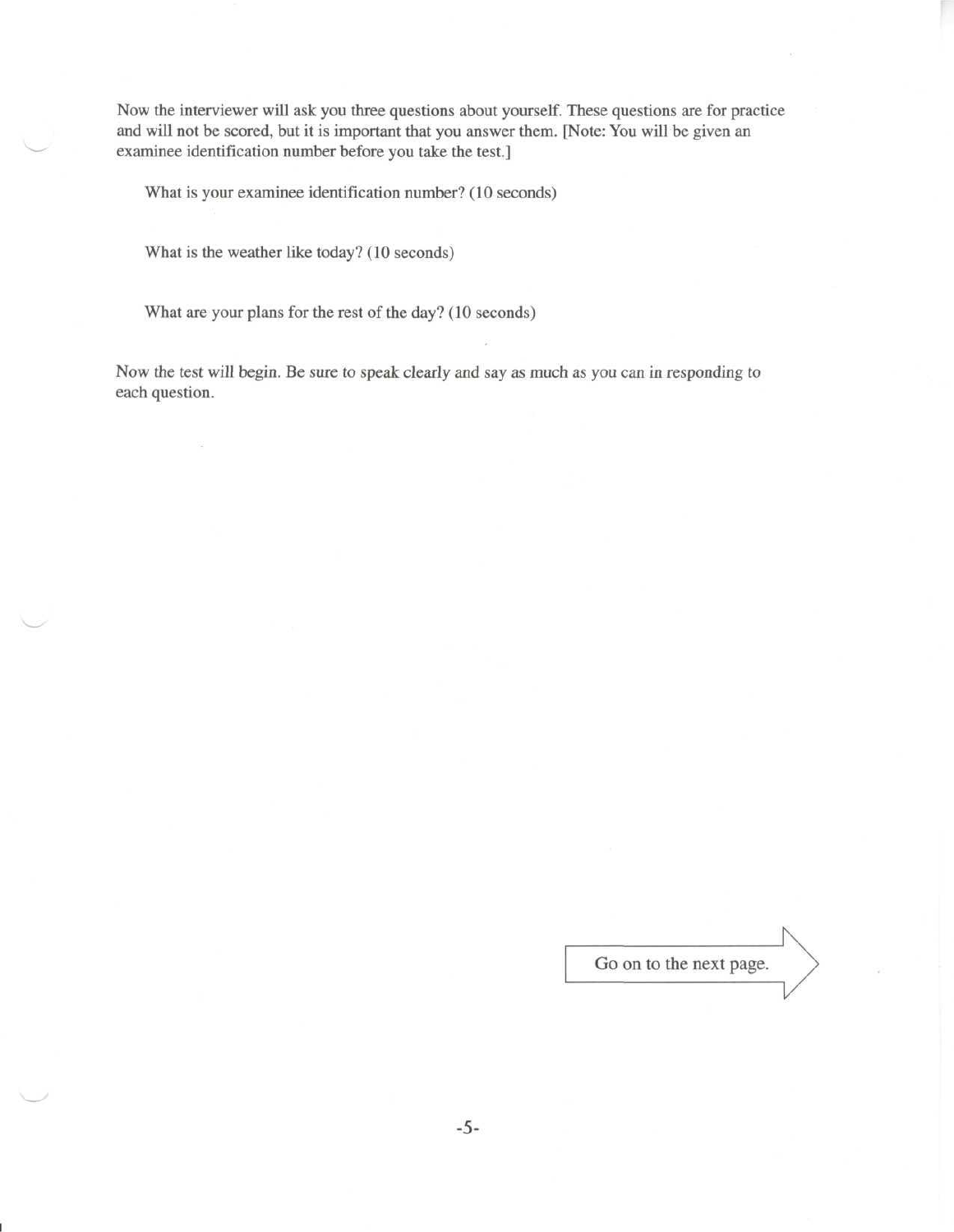Imagine that we are colleagues. This is a map of a neighboring town which you have suggested that I visit. You will have 30 seconds to study the map. Then I'll ask you some questions about it.

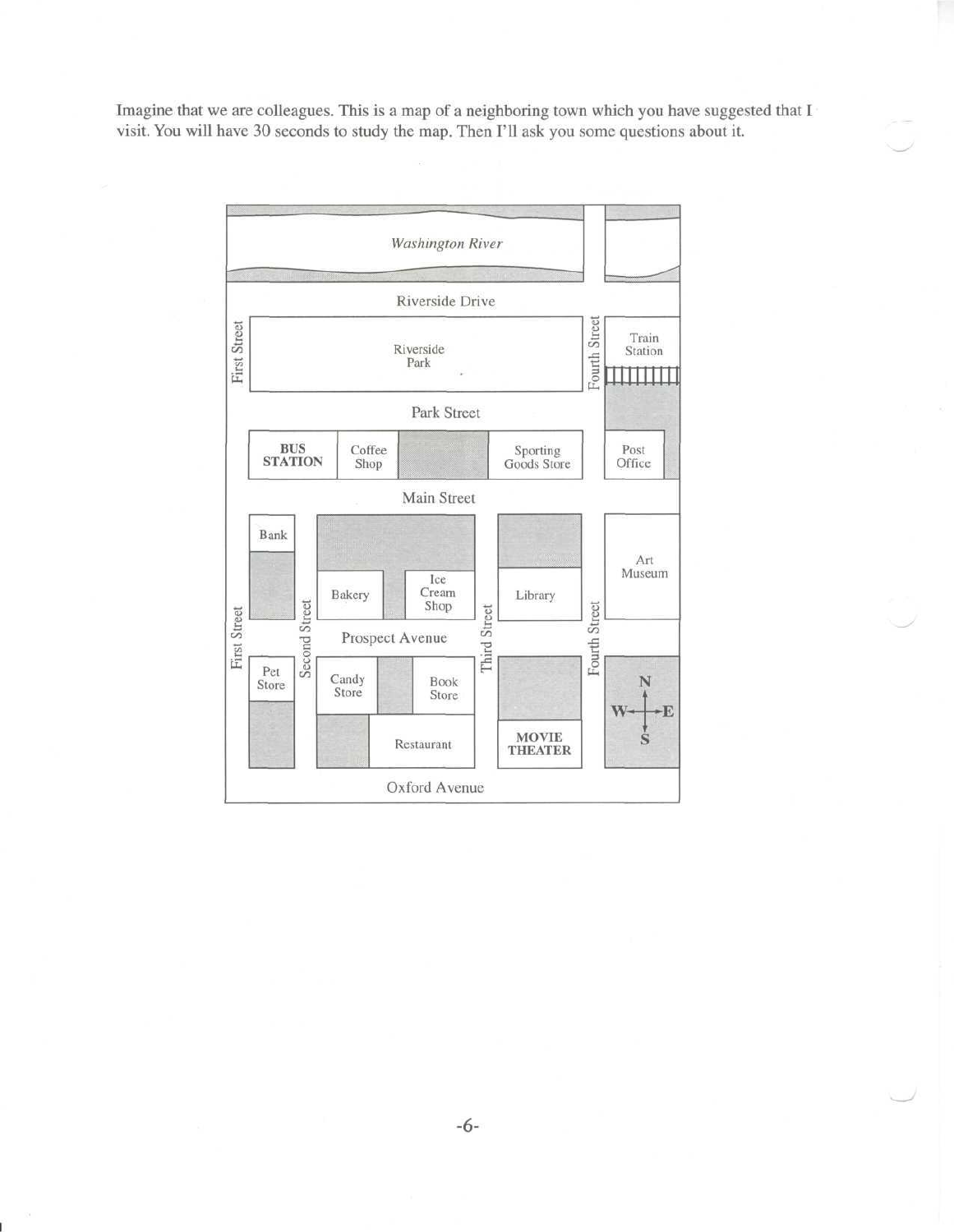- 1. Choose one place on the map that you think I should visit and give me some reasons why you recommend this place. (30 seconds)
- 2. I'd like to see a movie. Please give me directions from the bus station to the movie theater. (30 seconds)

>—•

3. One of your favorite movies is playing at the theater. Please tell me about the movie and why you like it. (60 seconds)

Go on to the next page.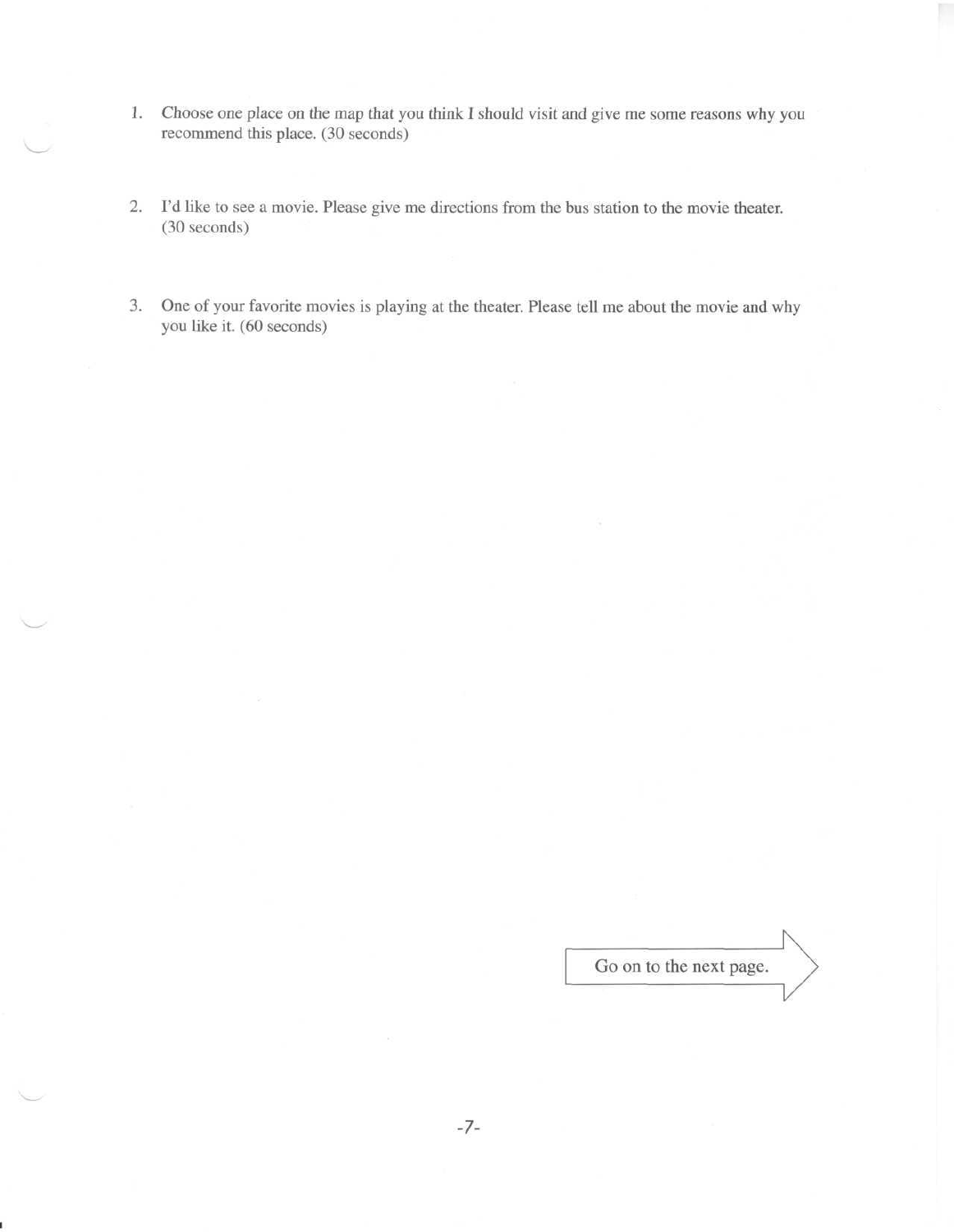Now please look at the six pictures below. I'd like you to tell me the story that the pictures show, starting with picture number 1 and going through picture number 6. Please take one minute to look at the pictures and think about the story. Do not begin the story until I tell you to do so.











 $\sqrt{5}$ 

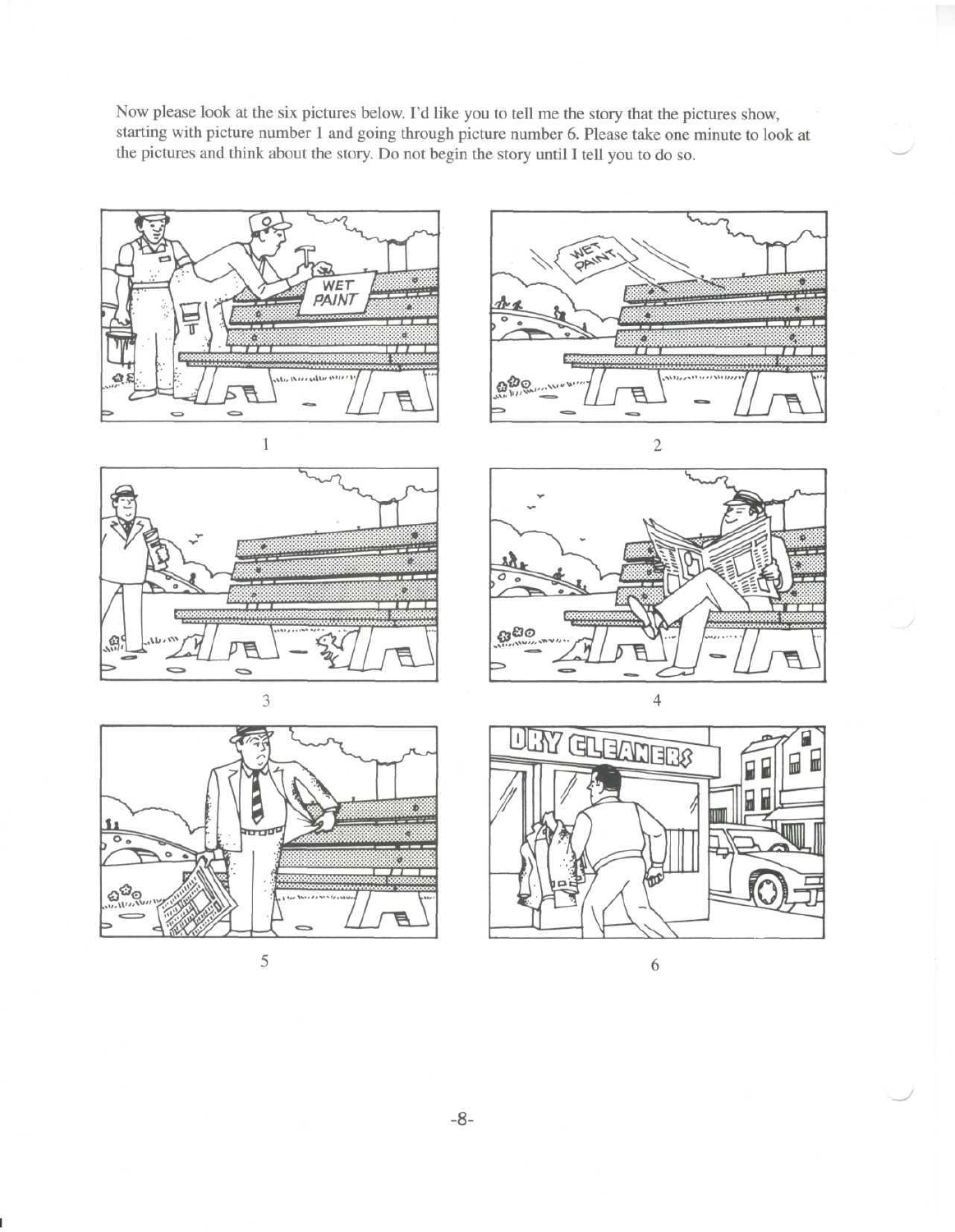- 4. Tell me the story that the pictures show. (60 seconds)
- 5. What could the painters have done to prevent this? (30 seconds)
- 6. Imagine that this happens to you. After you have taken the suit to the dry cleaners, you find out that you need to wear the suit the next morning. The dry cleaning service usually takes two days. Call the dry cleaners and try to persuade them to have the suit ready later today. (45 seconds)
- 7. The man in the pictures is reading a newspaper. Both newspapers and television news programs can be good sources of information about current events. What do you think are the advantages and disadvantages of each of these sources? (60 seconds)

Go on to the next page.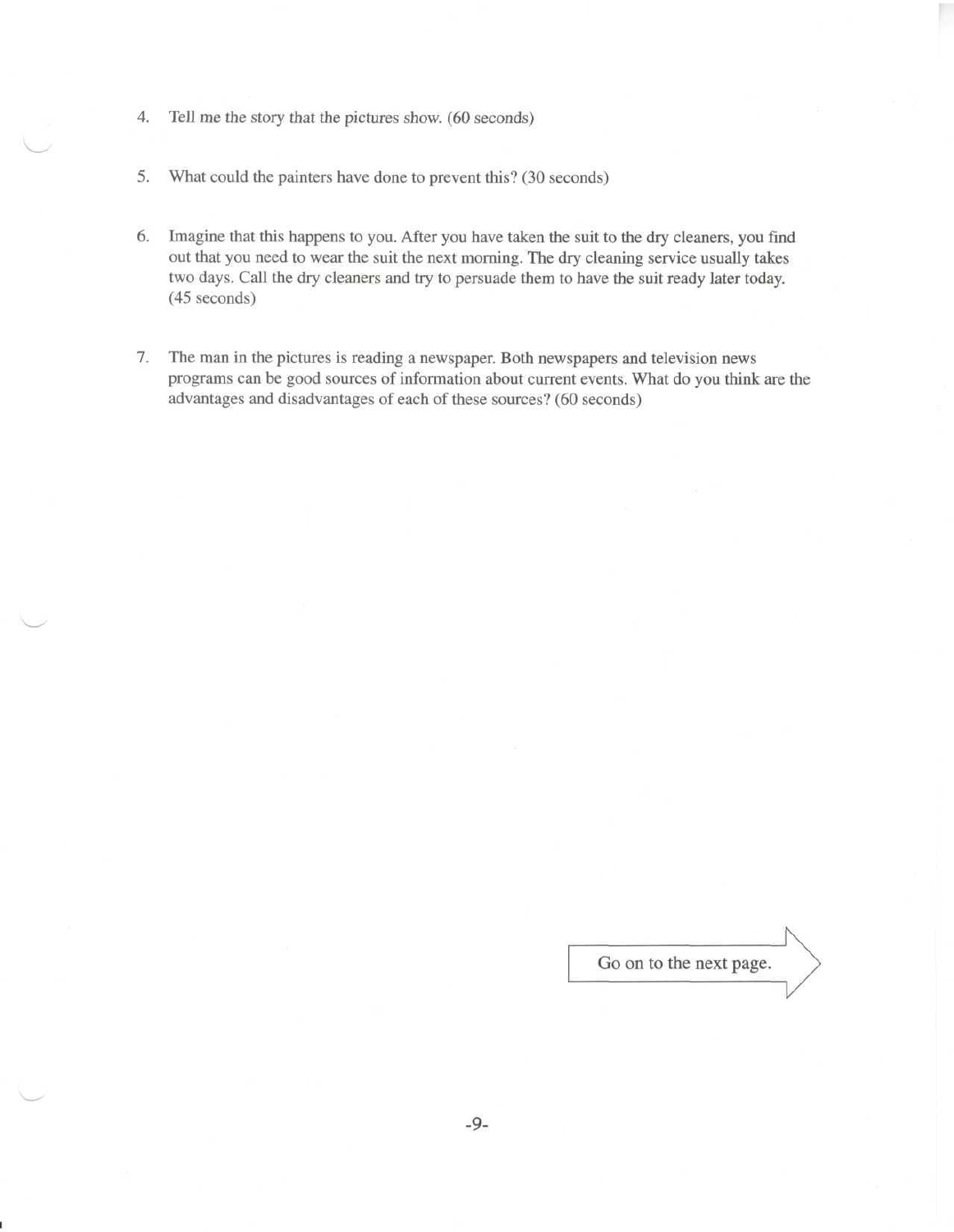Now I'd like to hear your ideas about a variety of topics. Be sure to say as much as you can in responding to each question. After I ask each question, you may take a few seconds to prepare your answer, and then begin speaking when you're ready.

- 8. Many people enjoy visiting zoos and seeing the animals. Other people believe that animals should not be taken from their natural surroundings and put into zoos. I'd like to know what you think about this issue. (60 seconds)
- 9. I'm not familiar with your field of study. Select a term used frequently in your field and define it for me. (60 seconds)
- 10. The graph below presents the actual and projected percentage of the world population living in cities from 1950 to 2010. Describe to me the information given in the graph. (60 seconds)





11. Now discuss what this information might mean for the future. (45 seconds)